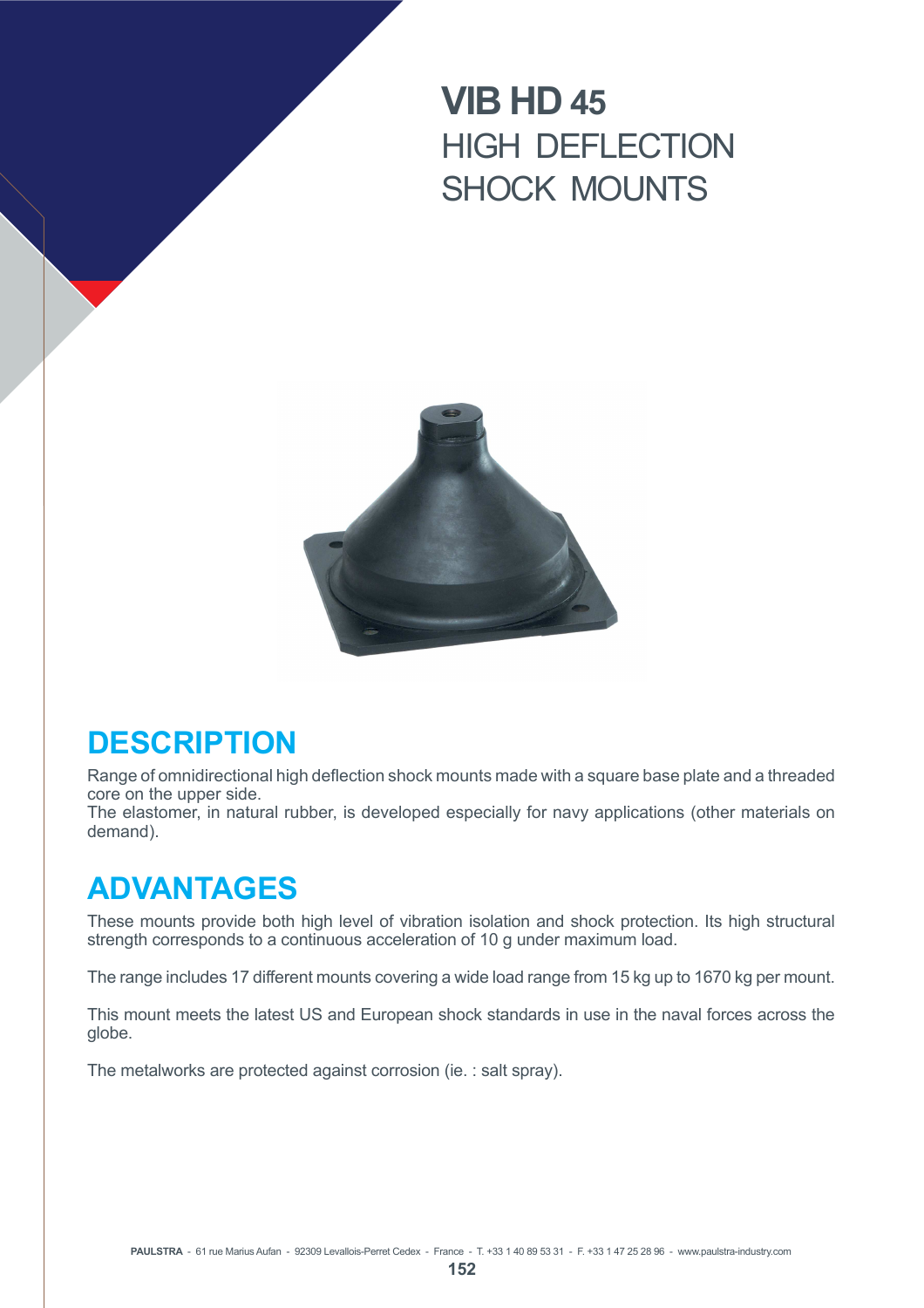# **DIMENSIONS**



# **OPERATING CHARACTERISTICS**

| Nominal<br>load<br>(daN) | Load range<br>(daN) | Part number | A               | ØB<br>(mm) | $\overline{C}$<br>useful lenght<br>(mm) | H<br>unloaded<br>(mm) | h/s<br>under load<br>(mm) | E<br>(mm) | F<br>(mm) | (mm) | J<br>(mm) | ØK<br>screw<br>hole<br>(mm) |
|--------------------------|---------------------|-------------|-----------------|------------|-----------------------------------------|-----------------------|---------------------------|-----------|-----------|------|-----------|-----------------------------|
| 30                       | 15 to 35            | E1N-3628-52 | M <sub>10</sub> | 37         | 20                                      | 100                   | 89                        | 5         | 27        | 114  | 150       | 9                           |
| 45                       | 23 to 52            | E1N-3628-51 | M <sub>10</sub> | 37         | 20                                      | 100                   | 89                        | 5         | 27        | 114  | 150       | 9                           |
| 60                       | 30 to 69            | E1N-3454-54 | M10             | 37         | 20                                      | 100                   | 89                        | 5         | 27        | 114  | 150       | 9                           |
| 85                       | 43 to 98            | E1N-3454-53 | M <sub>10</sub> | 37         | 20                                      | 100                   | 89                        | 5         | 27        | 114  | 150       | 9                           |
| 110                      | 55 to 126           | E1N-3454-52 | M <sub>10</sub> | 37         | 20                                      | 100                   | 89                        | 5         | 27        | 114  | 150       | 9                           |
| 130                      | 65 to 150           | E1N-3454-51 | M10             | 37         | 20                                      | 100                   | 89                        | 5         | 27        | 114  | 150       | 9                           |
| 165                      | 83 to 190           | E1N-3454-56 | M10             | 37         | 20                                      | 100                   | 89                        | 5         | 27        | 114  | 150       | 9                           |
|                          |                     |             |                 |            |                                         |                       |                           |           |           |      |           |                             |
| 170                      | 85 to 196           | E1N-3455-54 | M20             | 54         | 40                                      | 126                   | 115                       | 10        | 41        | 140  | 165       | 13                          |
| 230                      | 115 to 265          | E1N-3455-53 | M20             | 54         | 40                                      | 126                   | 115                       | 10        | 41        | 140  | 165       | 13                          |
| 320                      | 160 to 370          | E1N-3455-52 | M20             | 54         | 40                                      | 126                   | 115                       | 10        | 41        | 140  | 165       | 13                          |
| 425                      | 213 to 490          | E1N-3455-51 | M20             | 54         | 40                                      | 126                   | 115                       | 10        | 41        | 140  | 165       | 13                          |
| 560                      | 280 to 645          | E1N-3455-56 | M20             | 54         | 40                                      | 126                   | 115                       | 10        | 41        | 140  | 165       | 13                          |
|                          |                     |             |                 |            |                                         |                       |                           |           |           |      |           |                             |
| 500                      | 250 to 575          | E1N-3456-54 | M24             | 116        | 48                                      | 154                   | 141                       | 15        | 41        | 210  | 250       | 18                          |
| 625                      | 313 to 720          | E1N-3456-53 | M24             | 116        | 48                                      | 154                   | 141                       | 15        | 41        | 210  | 250       | 18                          |
| 800                      | 400 to 920          | E1N-3456-52 | M24             | 116        | 48                                      | 154                   | 141                       | 15        | 41        | 210  | 250       | 18                          |
| 1080                     | 540 to 1212         | E1N-3456-51 | M24             | 116        | 48                                      | 154                   | 141                       | 15        | 41        | 210  | 250       | 18                          |
| 1450                     | 725 to 1670         | E1N-3456-55 | M24             | 116        | 48                                      | 154                   | 141                       | 15        | 41        | 210  | 250       | 18                          |

<sup>Q</sup> Vertical nominal static load : from 15 kg to 1670 daN per mount.

• Axial and radial natural frequencies : 4 to 8 Hz, depending on the load (see chart).

• Maximum axial shock displacement : 45 mm (can be increased up to 63 mm with the addition of washers).

- Maximum radial shock displacement : 45 mm.
- Structural strength : 10 g under maximum load.
- Operating temperature : 30°C to + 80°C.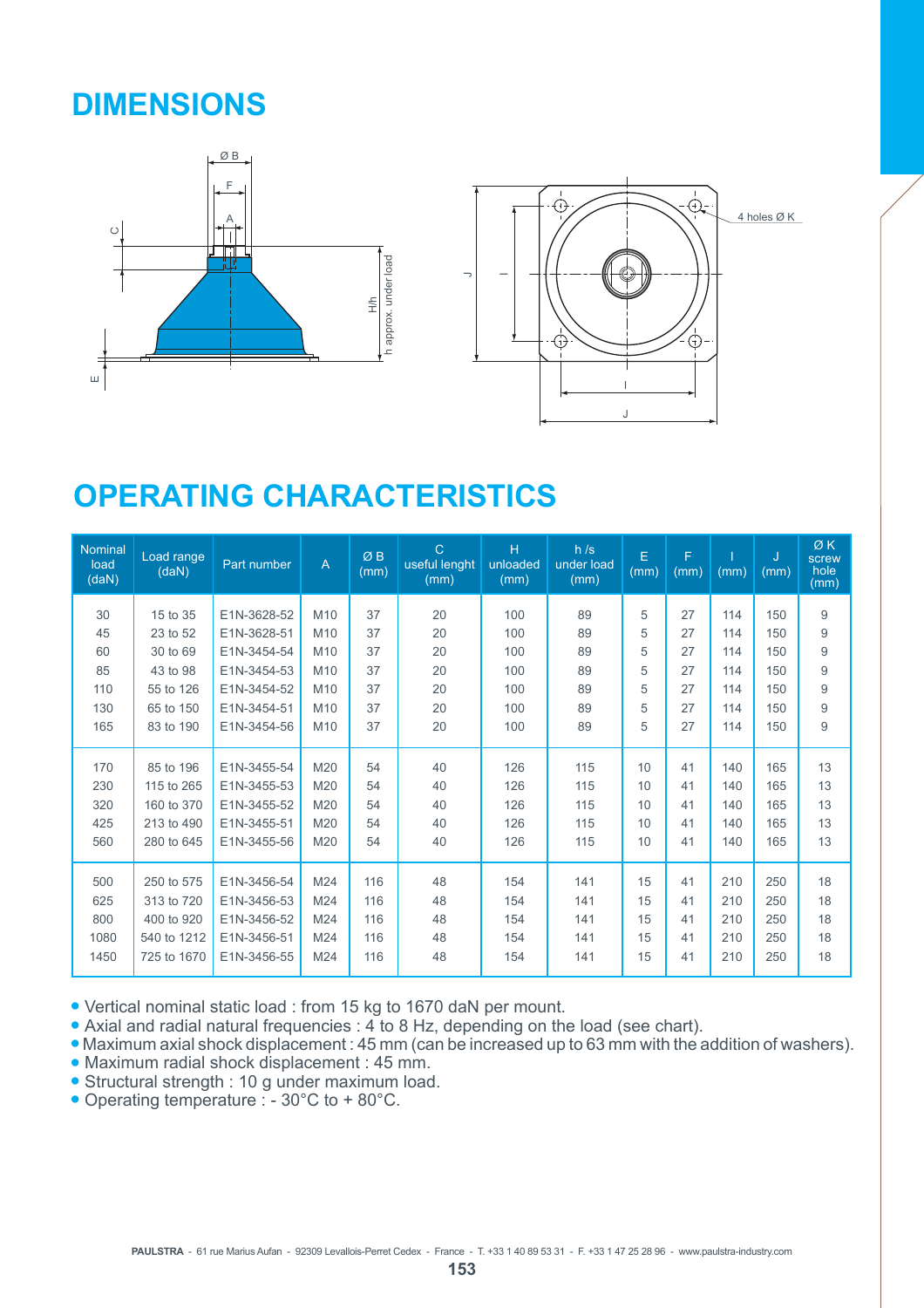# **ADDITIONAL SPACERS**

### **Washer for the mounting plate \***



### **Washer for the threaded core \***



\* Not supplied

| For the part | Max. axial<br>displacem.<br>(mm) |                            |          | Washer for the mounting plate | Washer for the threaded core |        |           |                |                         |
|--------------|----------------------------------|----------------------------|----------|-------------------------------|------------------------------|--------|-----------|----------------|-------------------------|
| number       |                                  | <b>Thickness</b><br>Es(mm) | Q P (mm) | $J$ (mm)                      | $1$ (mm)                     | ØK(mm) | $ØB$ (mm) | $Ø$ Ap<br>(mm) | <b>Height L</b><br>(mm) |
| E1N-3628-XX  | 63                               | 8                          | 88       | 150                           | 114                          | 9      | 37        | 11             | 10                      |
| E1N-3454-XX  | 63                               | 8                          | 88       | 150                           | 114                          | 9      | 37        | 11             | 10                      |
| E1N-3455-XX  | 67                               | 5                          | 105      | 165                           | 140                          | 13     | 54        | 22             | 10                      |
| E1N-3456-XX  | 69                               | 5                          | 130      | 250                           | 210                          | 18     | 116       | 26             | 10                      |

#### **Installation without washer Installation with washers**